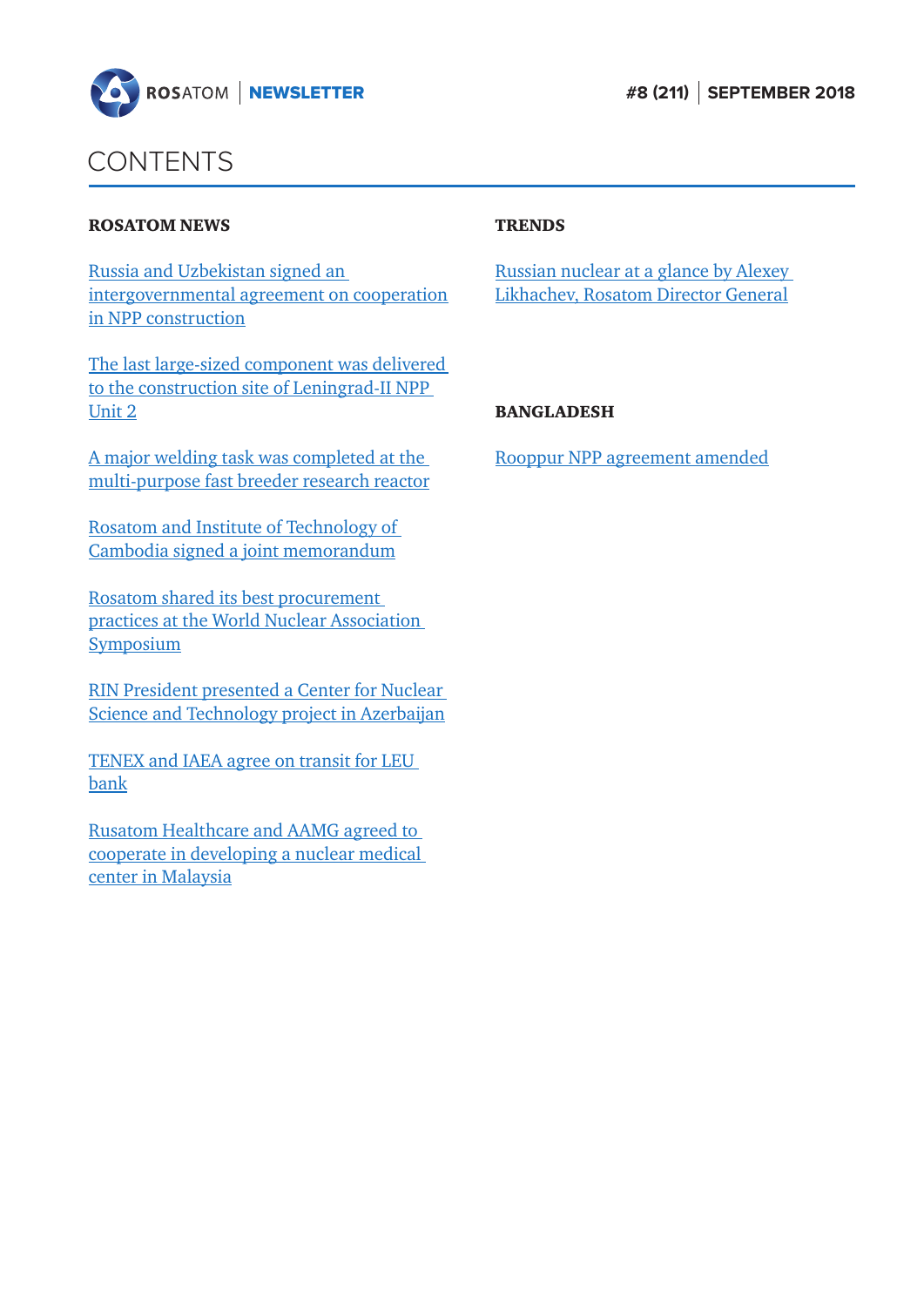<span id="page-1-0"></span>



### NEW BUILD

# **Deal Struck**

**Russia and Uzbekistan signed an intergovernmental agreement on cooperation in NPP construction in Uzbekistan.**

Prime ministers of Russia and Uzbekistan, Dmitri Medvedev and Abdulla Aripov, signed an agreement on cooperation in construction of a two-unit VVER-1200V based nuclear power plant (NPP) in the Republic of Uzbekistan.

According to the document, the parties will work jointly on the design, construction, commissioning and operation of the nuclear power plant.

**"Site surveys are already underway. Due to its strategic nature, the project lays a foundation for decades-long high tech partnerships between the two countries.**  **It will facilitate technology transfer and development of local staff competencies in multiple areas. This will bring Uzbekistan up to a fairly new level of technological development,"** Dmitri Medvedev said.

Uzbekistan's decision to build a nuclear plant was announced by Rosatom Director General Alexey Likhachev in late May 2018 after talks with President Shavkat Mirziyoyev. In July, the Head of the State held a meeting to discuss the formation of the national nuclear industry. The Government was tasked to develop a regulatory framework for the emerging industry, study best practices in nuclear construction, select a site for the nuclear plant, and establish a department that would be responsible for the construction and subsequent operation of the plant. The facility is planned to be put in operation before 2028.

The nuclear partnership is rooted in the framework agreement on peaceful uses of nuclear energy. It was signed on December 29, 2017 to highlight promising areas of cooperation, including national nuclear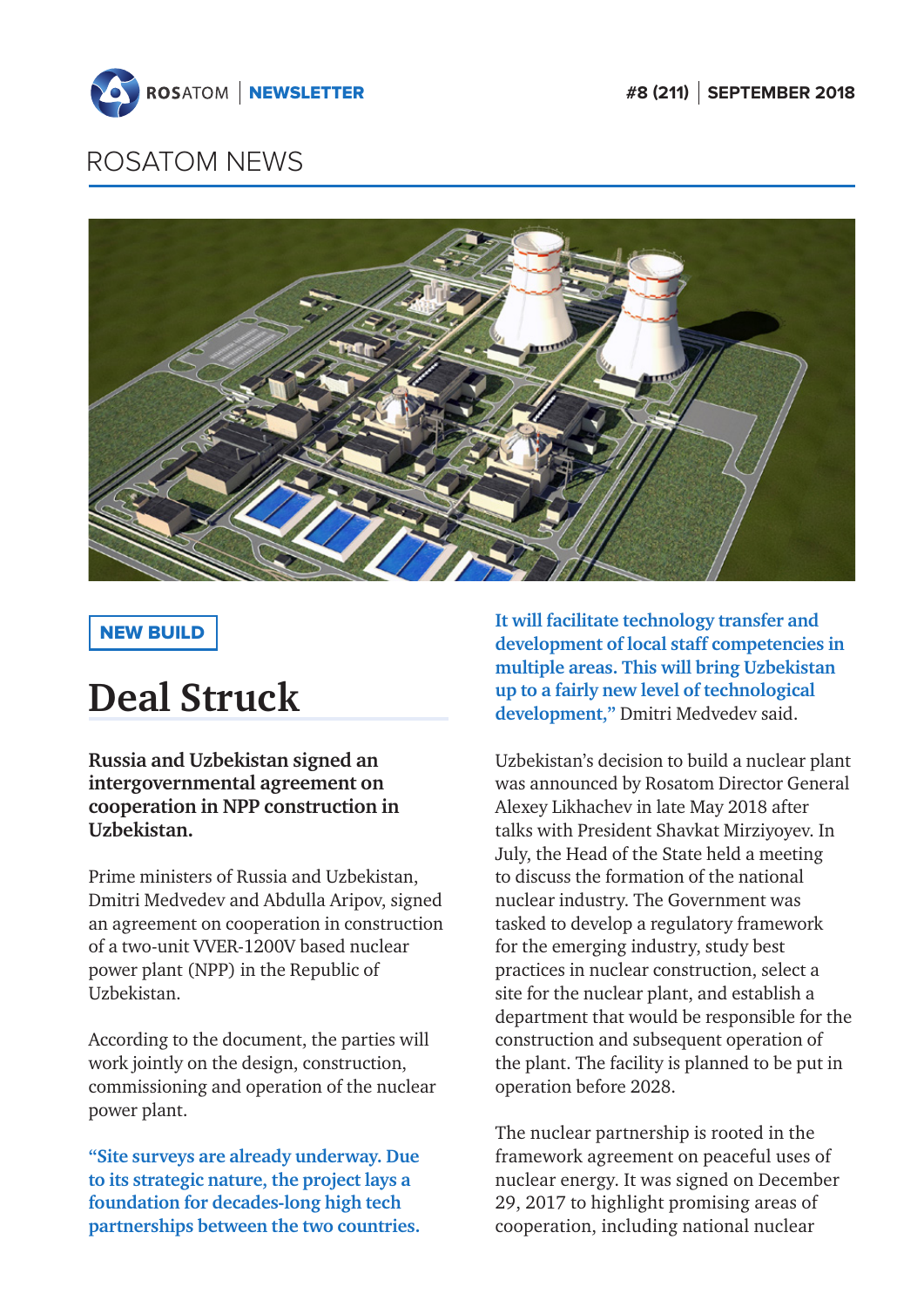<span id="page-2-0"></span>

infrastructure, staff training, construction and life cycle maintenance of nuclear plants and research reactors, exploration of natural resources, development of uranium deposits, rehabilitation of uranium tailing dumps, fabrication of radioisotopes for industry, medicine and agriculture, as well as applied and fundamental research. The framework agreement provides for academic exchange, establishment of specific project teams, and organization of conferences and workshops.

As part of the academic exchange initiative, students from Uzbekistan started their first course in Russian universities. At the National Nuclear Research University (MEPhI), students are already studying Nuclear Physics and Technology, with 12 of them seeking a bachelor's degree and three admitted to the master's program. They will have an opportunity to intern at operational nuclear plants in Russia. A branch campus of the National University of Science and Technology (MISiS) has been opened in Uzbekistan. A branch campus of the National Nuclear Research University (MEPhI) is due to open in 2019.  $\bullet$ 

# **By Land and Water**

### **The last large-sized component was delivered to the construction site of Leningrad-II NPP Unit 2.**

The last piece of oversized equipment for the Leningrad-II Unit 2 reactor building, a vehicle airlock, was delivered from Tyazhmash, Russia's heavy equipment manufacturer, to the port of Sosnovy Bor, a town near Saint Petersburg.



The airlock was transported by land and water. "It traveled a total of 2,100 km. We used a designated lowboy trailer and a river barge to transport the airlock," said Igor Voronin, a representative of Russia's freight carrier Sovfracht. "The route from Syzran to Sosnovy Bor ran along the Volga River to Lake Onega and the Gulf of Finland and took 26 days. The weather was favorable, and we delivered the airlock to Sosnovy Bor safely and on schedule."

The vehicle airlock is a safety system designed to cut off the reactor zone from the clean zone. It is used to move fresh nuclear fuel into, and spent fuel and nuclear waste out of, the reactor building, as well as take maintenance machinery and equipment in and out of the reactor zone.

After the airlock was delivered to the port, it was transported further to the construction site to undergo the incoming inspection procedure. "After the ramp is ready and the crane is installed, the airlock will be emplaced at Level +26.00 into the round opening between the internal and external containments and welded to the metals embedded in the concrete containment walls. We plan to take this important step early next year," said Andrei Korpachev, Senior Engineer from the Technical Supervision Department of Leningrad-II.  $\bullet$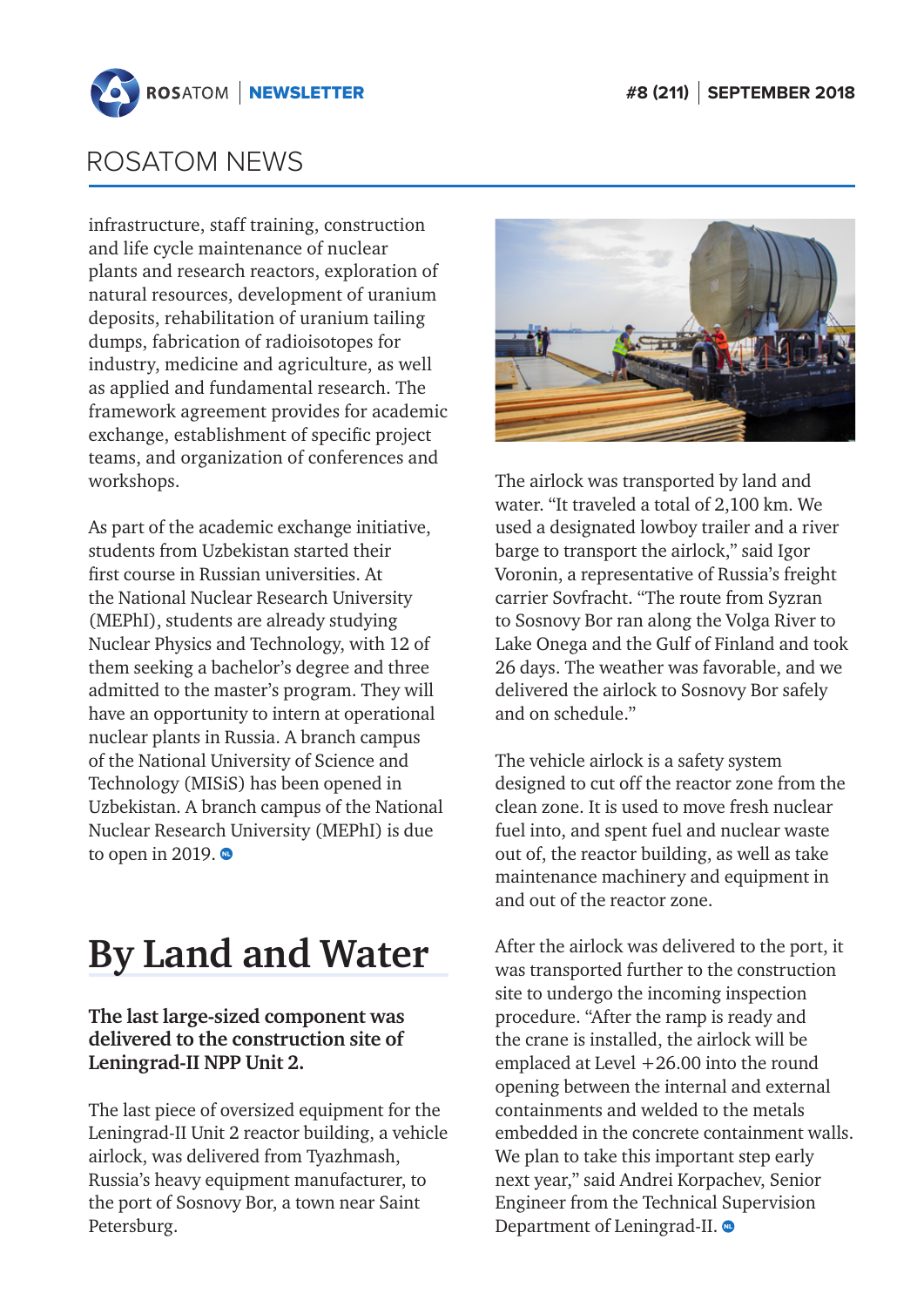<span id="page-3-0"></span>



# **MBIR Basket Welding Completed**

**A major welding task was completed at the multi-purpose fast breeder research reactor (MBIR).**

The welding of a core basket shell and a reactor pressure vessel for MBIR was completed at Atommash (a subsidiary of Rosatom's AEM Technologies). The welded seam is more than six meters long and 22 mm deep.

The core basket will be installed inside the reactor vessel and is designed to separate inward and outward coolant flows in MBIR, cool down the reactor vessel and vessel internals, and fix other components inside the vessel. Weighing 45 tons, the core basket is more than five meters high and three meters in diameter. Atommash will

#### **For reference:**

The multi-purpose fast breeder research reactor (MBIR) is constructed at the Research Institute of Atomic Reactors (RIAR) in Dimitrovgrad (Ulyanovsk Region, Russia) to become the most powerful of all research reactors in operation, under construction or under design in the world. The construction is to be completed by 2020. MBIR will replace the BOR-60 fast breeder reactor that is approaching the end of its service life. The sodium-cooled reactor has a thermal capacity of 150 MW and a service life of 50 years.

MBIR's unparalleled specifications allow solving a broad variety of research tasks within shorter time periods, including research into performance and safety of fast breeder reactors as part of the closed nuclear fuel cycle. The reactor will be accessible for international research teams.

manufacture 14 components for the reactor, including vessel supports and structural elements with the total weight of over 360 tons.<sup>®</sup>

**EDUCATION** 

## **Studying the Atom**

### **Rosatom and ITC signed a joint memorandum.**

In late August, Rosatom Southeast Asia and the Institute of Technology of Cambodia (ITC) signed a memorandum of understanding to facilitate joint programs in nuclear research and education.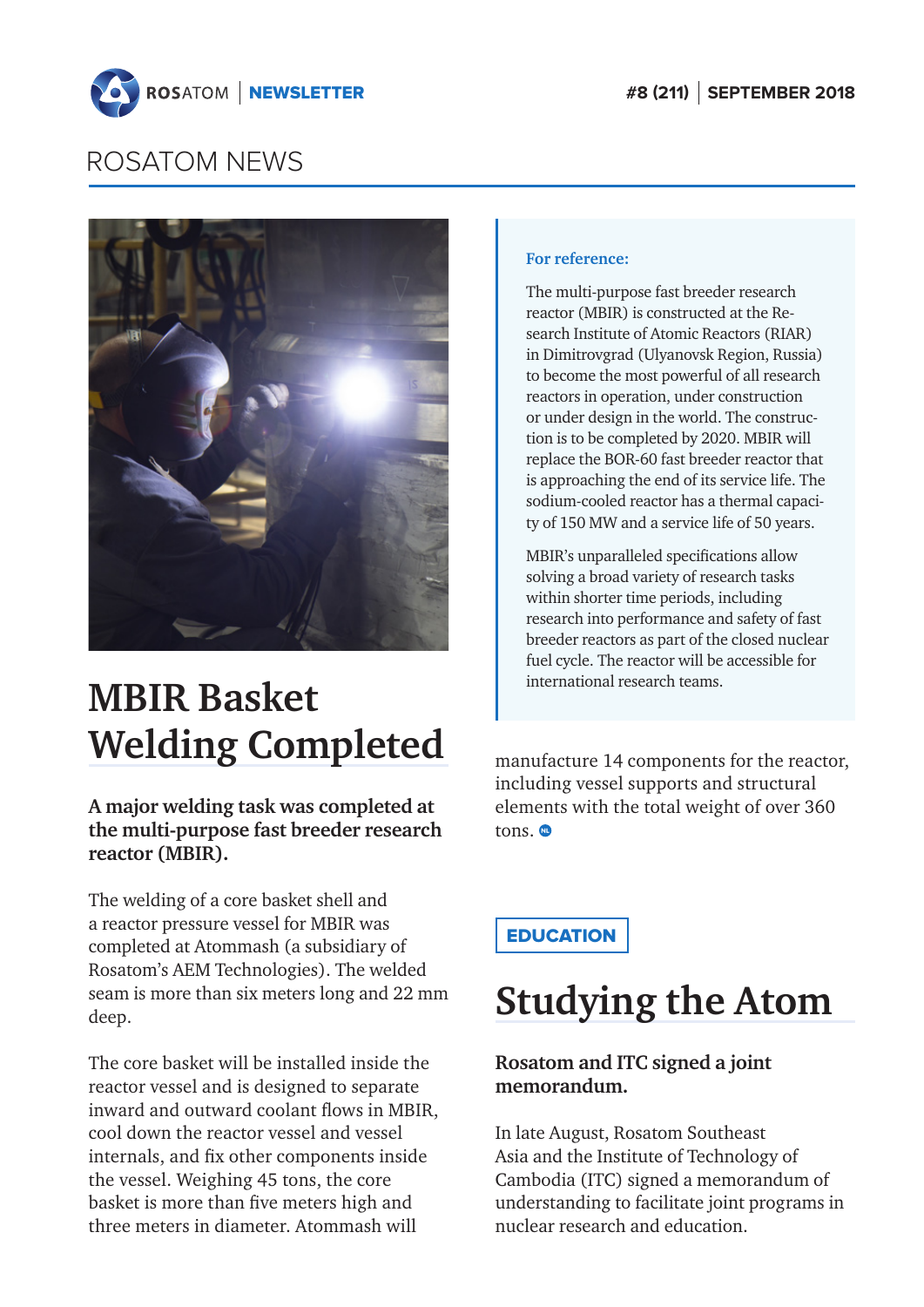<span id="page-4-0"></span>

The parties agreed to develop partnerships between ITC, Russian universities and Rosatom's research organizations. ITC will provide a basis for a nuclear information center to be established in Cambodia.



**"Nuclear science and technology are essential components of the national strategy. Apart from energy production, nuclear technology is used in medicine, agriculture and other important industries,"** said Dr. Om Romny, Director General of ITC.

#### **For reference:**

Founded in 1964, the Institute of Technology of Cambodia (ITC) had eight departments and 4,942 students as of August 2018.

The memorandum was signed in connection with last year's framework agreement on peaceful uses of nuclear power. The document provides the legal basis for bilateral cooperation in nuclear education and staff training, fundamental and applied

research, use of irradiation technologies in industry, medicine, agriculture and environmental protection. It also opens up prospects for long-term projects, such as the construction of Russian-designed nuclear reactors in Cambodia.

### PROCUREMENT

# **Link in Chain**

**Rosatom shared its best procurement practices at the World Nuclear Association Symposium.** 

In September, London hosted a meeting of nuclear supply chain management experts in the run-up to the WNA Symposium. The meeting was attended by representatives of Rosatom's procurement, supply management and quality assurance departments.



Leading global vendors, equipment manufacturers and nuclear operators discussed the possibility of establishing a certification system for industry suppliers. Its goal is to bring together key nuclear industry stakeholders to establish, operate and control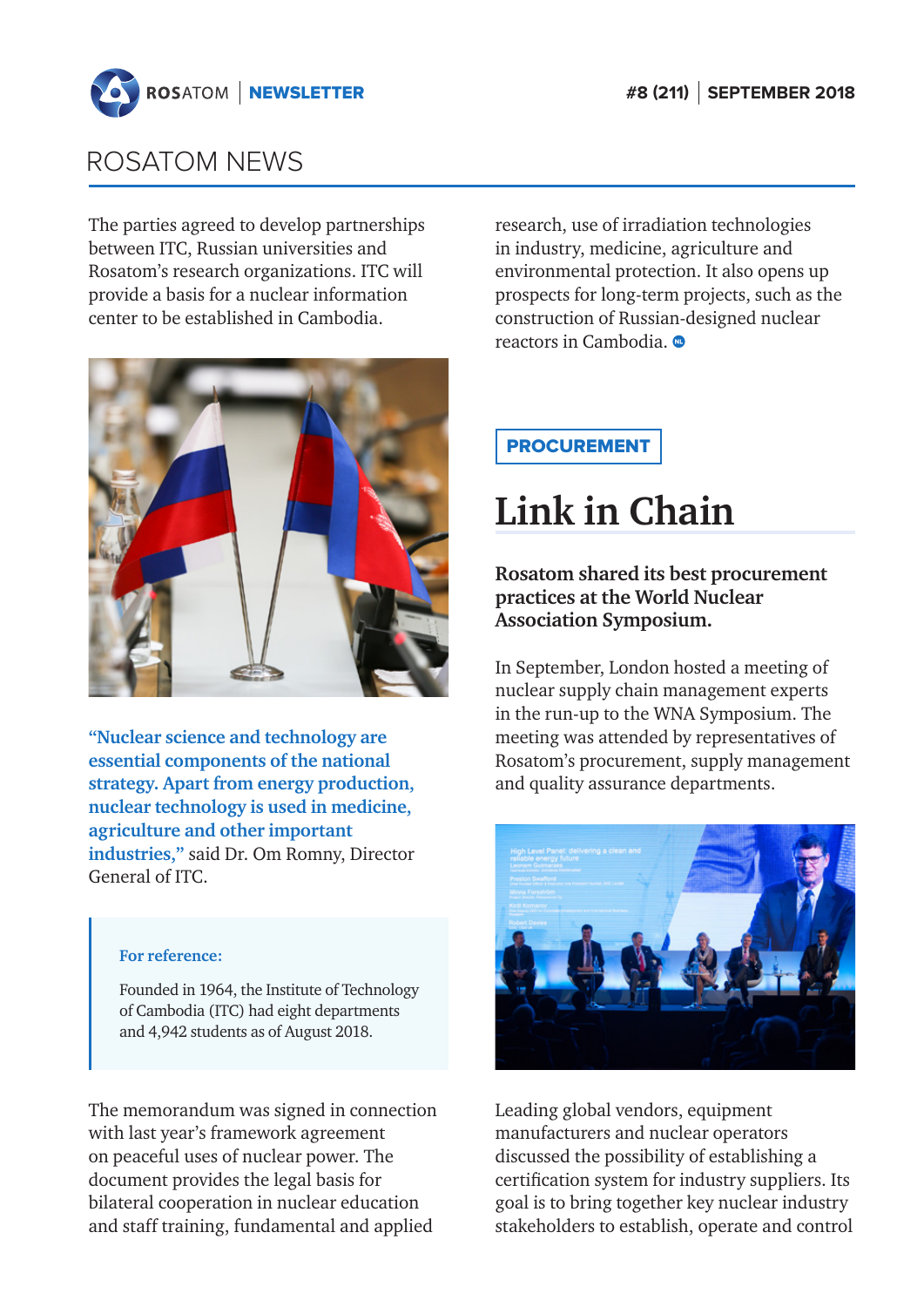<span id="page-5-0"></span>

a system to certify nuclear power equipment manufacturers to ISO 19443, a new standard that contains specific requirements for the application of ISO 9001:2015 by organizations in the supply chain of the nuclear energy sector supplying products and services important to nuclear safety (ITNS).

The meeting participants also discussed a number of matters related to supply chain management, quality assurance and anticounterfeiting initiatives. As part of the discussion, Rosatom's representatives spoke about how the proprietary procurement system of the Russian nuclear corporation improved quality assurance and minimized risks of receiving poor quality products.

**"Rosatom procures most products through competitive bidding, and any supplier may take part in it,"** says Dmitri Vashurkin, Deputy Director for QA at Rosatom. **"It is extremely important to ensure that all procured goods and services are compliant with the specifications, including quality and safety requirements. This is why we have developed a comprehensive procurement management system designed to prevent delivery of low-quality products and restrict access of unscrupulous suppliers and contractors."**

The company has adopted a set of regulatory documents containing 22 requirements for suppliers, purchase and sale contracts, and contract execution. The key of these requirements assure that suppliers have necessary expertise, competencies and resources. **"We at Rosatom have an opportunity to request information about suppliers' previous performance and available production facilities, and carry out an audit to verify information provided by suppliers,"** Dmitri Vashurkin added.

According to him, quality assurance does not end after a supplier was selected. Rosatom also has the opportunity to control key events during performance of the contract.

Automation of the inconsistency management process is another effective quality assurance tool. This inconsistency management system accumulates Rosatom's best practices in identifying and preventing defects in products throughout the project life cycle.  $\bullet$ 

#### **For reference:**

The World Nuclear Association Symposium is an annual event bringing together global nuclear industry leaders and nuclear energy professionals. Traditionally, working group meetings are organized a few days in advance of this premier event to discuss the most important issues in the nuclear industry. Over 700 professionals from 30 countries took part in the WNA Symposium this year.

### MARKETING

# **Towards New Industry**

### **RIN President presented the Center for Nuclear Science and Technology (CNST) project to Azerbaijani partners.**

Construction of a CNST can be a starting point for nuclear industry development in Azerbaijan. This was announced by Alexander Merten, President of Rusatom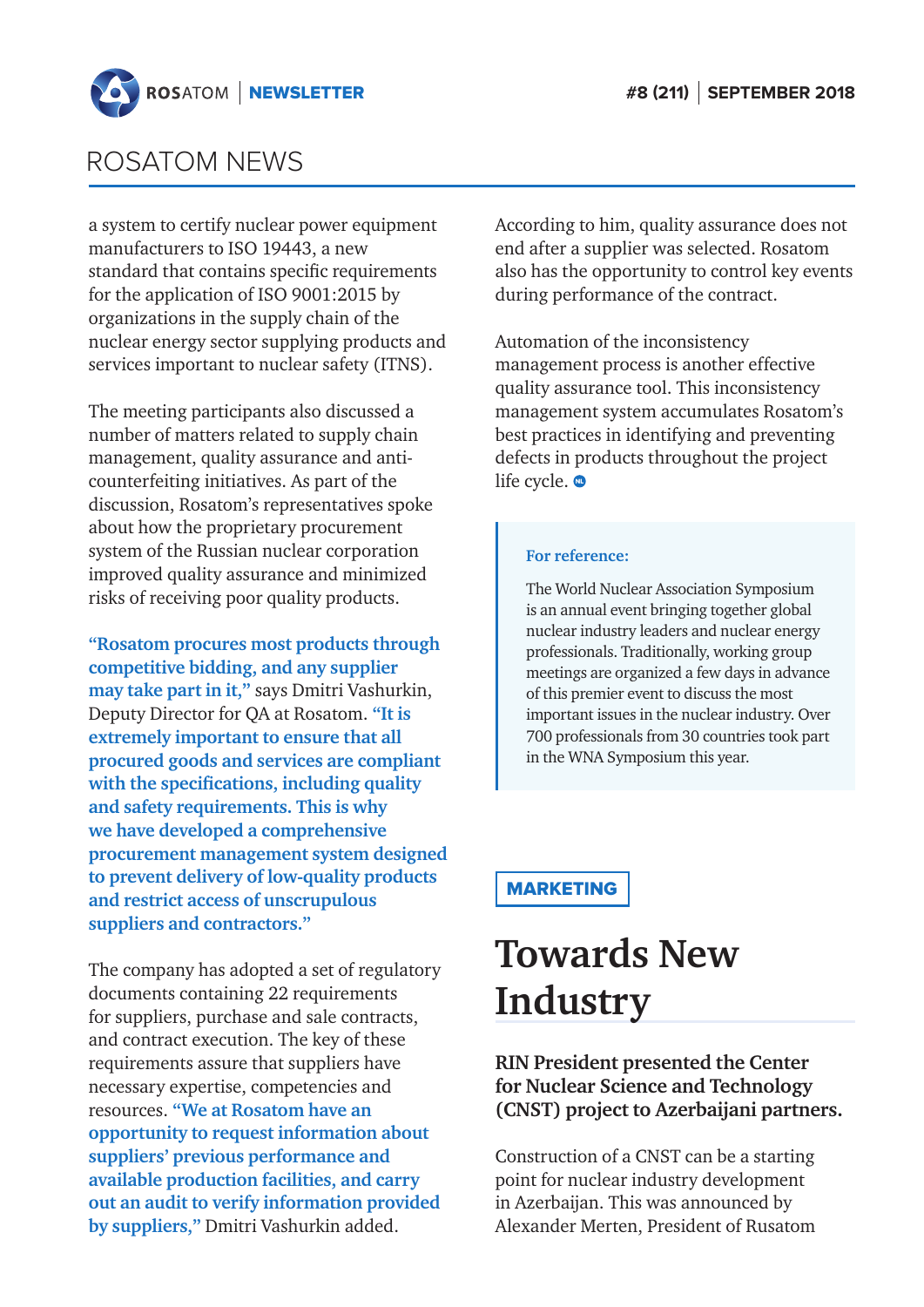<span id="page-6-0"></span>



International Network (RIN) at the international conference entitled "Energy of the Future: Challenges and Opportunities". The conference was held in Baku, the capital of Azerbaijan, on September 11–12, 2018.

Speaking at the conference, Alexander Merten noted that nuclear was the

#### **For reference:**

Rusatom International Network is a Rosatom Group company founded in 2014 to promote Russian nuclear products and services on the global market.

Centres for Nuclear Science and Technology (CNSTs) are complex scientific & commercial facilities and laboratories built around a research reactor. CNST projects are scalable and applicable across a wide variety of geographical contexts. For many newcomer countries, they can be a first stepping stone in developing national nuclear programs. CNSTs serve as platforms for developing the science and technology sector, enhancing the educational system and increasing the country's innovative potential. Ultimately, these institutions have the capabilities to transform local economies, address developmental challenges and foster the skills and expertise necessary for further development of the nuclear industry.

foundation for a low-carbon economy and explained the versatility of nuclear technology.

The plan to construct CNST has been approved by the Government of Azerbaijan.

CNST can be used to fabricate isotopes for medical and industrial applications, sterilize medical equipment, and irradiate foods and agricultural produce to extend their shelf life and protect against pests. **"CNST is a driver of research and technological development, a basis of nuclear infrastructure, and a doorway to the entire range of nuclear products and services,"** Alexander Merten said.

Rosatom's subsidiary also presented an integrated offer for the construction of largescale nuclear power plants.  $\bullet$ 

### URANIUM

# **TENEX and IAEA Agree on Transit for LEU Bank**

**Rosatom's TENEX and IAEA have concluded a contract for transportation of low-enriched uranium (LEU).**

The document was signed by Oleg Kozin, Deputy CEO for Logistics at TENEX, and Mark Bassett, IAEA LEU Bank Executive, on September 17 at the 62nd IAEA General Conference.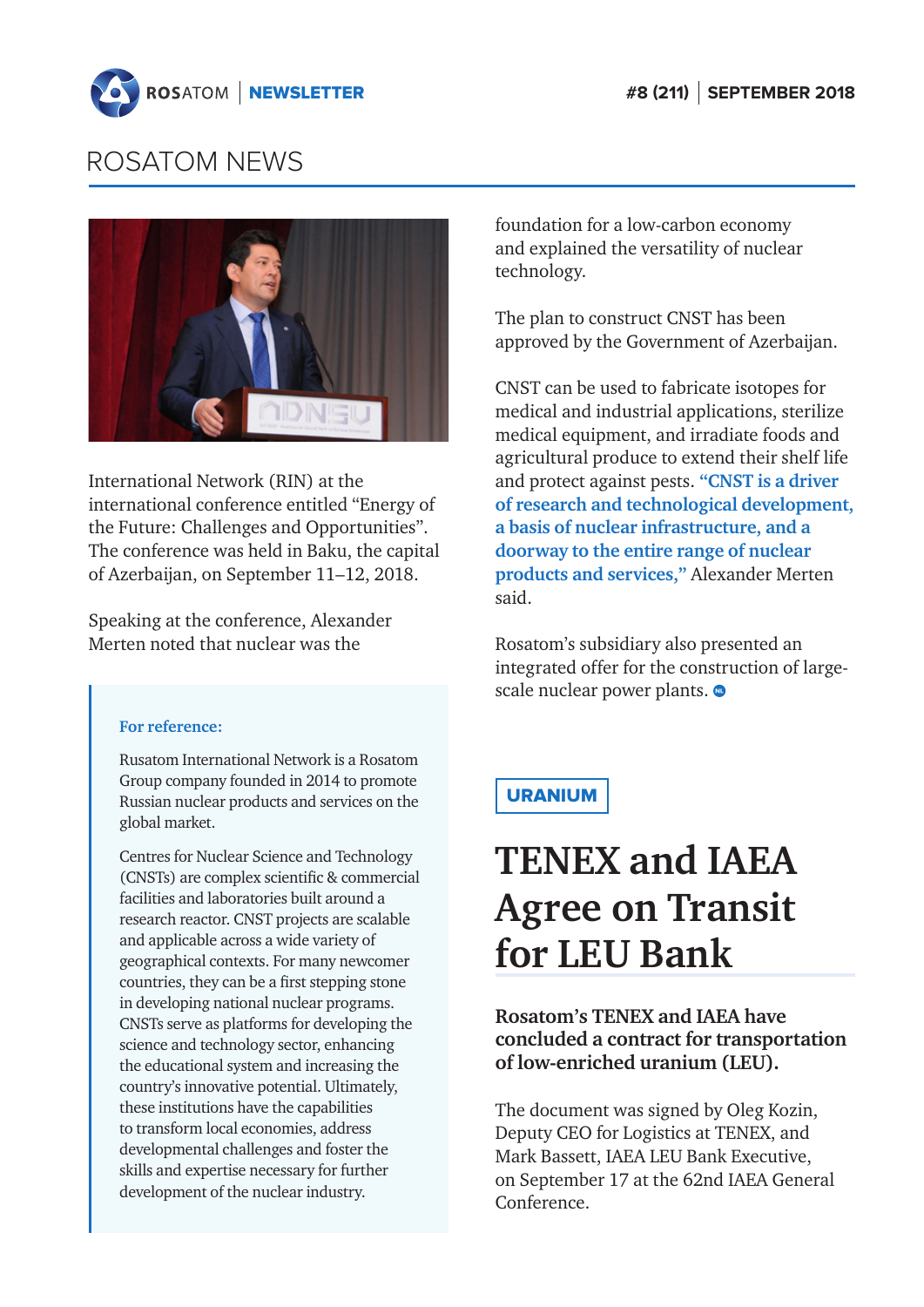<span id="page-7-0"></span>



According to the contract, TENEX will provide a full range of logistics services for transportation of low-enriched uranium and equipment through Russian territory to and from the IAEA LEU Bank in Kazakhstan.

#### **For reference:**

The IAEA Low Enriched Uranium Bank is a physical reserve of up to 90 tons of LEU created in the premises of the Ulba Metallurgical Plant (Kazakhstan) as part of the IAEA's efforts to provide nuclear fuel backup to countries in case the existing arrangements for LEU purchase are disrupted due to exceptional circumstances. The operations of the IAEA LEU Bank are meant to maintain the stability of the commercial uranium market. IAEA member states are allowed to purchase LEU from the IAEA LEU Bank only if they have signed a comprehensive safeguards agreement with the IAEA and fulfill its provisions.

TENEX is a 100% Rosatom subsidiary. The company is a key global supplier of nuclear fuel cycle products and satisfies a significant share of enriched uranium demand from Western-designed nuclear reactors. Since 2015, TENEX has been acting as an industry integrator for international sales of back-end products and services (e.g. spent nuclear fuel and radioactive waste management, nuclear decommissioning).

### **HEALTHCARE**

# **Nuclear Medicine for Malaysia**

**Rusatom Healthcare (Rosatom's nuclear medicine subsidiary) and Asian American Medical Group (AAMG) have agreed to cooperate in developing a nuclear medical center in Johor Bahru, Malaysia.**

The relevant Memorandum of Understanding was signed on September 19 at the 9th Session of the High-Level Russia-Singapore Inter-Governmental Commission in Singapore.



**"Both parties confirmed their interest in joint development of a health center which is expected to include radionuclide diagnostics and therapy departments, an electron beam therapy department, and a cyclotron and radiochemical unit,"** says the Rosatom statement.

In April, the Singapore-based AAMG announced its plans to set up the Tunku Laksamana Cancer Center, an advanced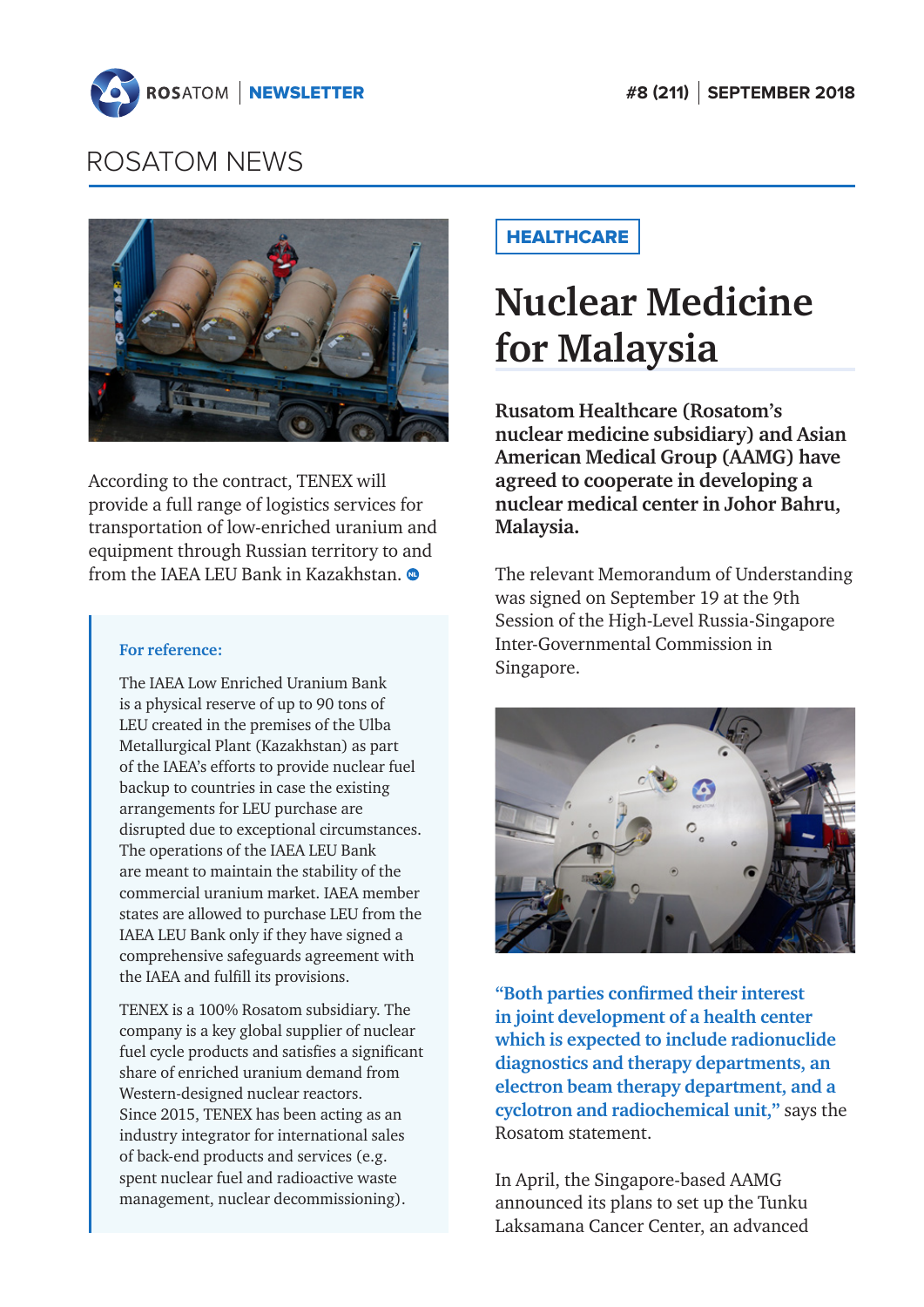

cancer treatment center in Malaysia's state of Johor. The project has received strong support from His Majesty Sultan Ibrahim Ibni Almarhum Sultan Iskandar, the Sultan of Johor.

The Memorandum was signed by Dato' Dr. Tan Kai Chah, Executive Chairman of AAMG, and Egor Simonov, Director of Rosatom South East Asia, acting on behalf of Rusatom Healthcare.

**"Nuclear medicine for diagnosing and treating cancer sufferers has become increasingly popular in Southeast Asia in recent years. The proposed nuclear medicine center, which can serve patients from Malaysia as well as the neighboring Singapore, can position Johor as a leading medical destination with the best oncological care in the region,"** Dato' Dr. Tan Tan Kai Chah said.

[To the beginning of the section.](#page-1-0)

**"Rusatom Healthcare's expertise in nuclear medical technologies will ensure the center offers state-of-the-art healthcare services in cancer treatment, research and education,"** Egor Simonov assured.  $\bullet$ 

#### **For reference:**

The Singapore-based Asian American Medical Group was established in 1994 and has been listed on the Australian Securities Exchange since September 2009. The Group's operations include the Asian American Liver Centre Pte Ltd (AALC) and the Asian American Radiation Oncology Pte Ltd (AARO).

Rusatom Healthcare, a 100% Rosatom subsidiary, provides a full range of services in nuclear medicine, from facility construction and operation to supplies of isotopes worldwide.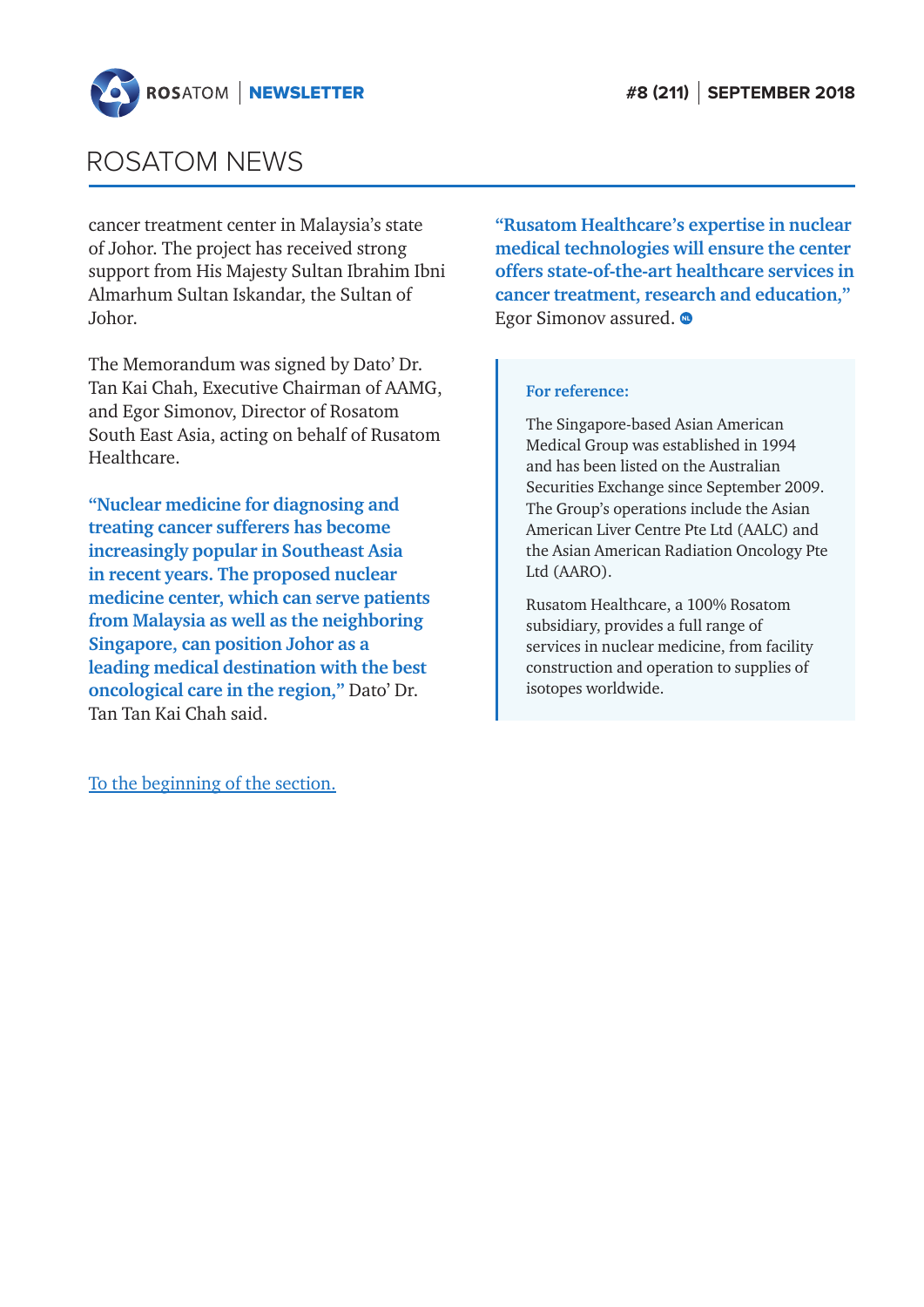<span id="page-9-0"></span>

## **TRENDS**



# **Russian Nuclear at a Glance**

### **Alexey Likhachev**

*Rosatom Director General*

*(Excerpts from the speech at the 62nd IAEA General Conference)*

For years since its foundation, the IAEA has earned great respect as an organization able to address a wide range of civil nuclear issues. Russia has always supported and continues to closely cooperate with the IAEA. Specifically, we finance large technical cooperation projects, Nuclear Security Fund, Russia's Support Program to the IAEA safeguards, cancer treatment programs, INPRO (International Project on Innovative

Nuclear Reactors and Fuel Cycles). Russia's contribution to the agency's budget exceeded 17 million euro in 2018. We place much importance on the IAEA's efforts in implementing safety guarantees. This part of the agency's work is essential for adherence to the NPT.

All the documents now developed and approved by the IAEA are the result of thorough discussion and consensus between the member states. We support such a professional and non-politicized approach used by the agency, its management and experts, and are certain that this approach will be preserved.

Nuclear energy is a sensitive industry. We have to deal with enormous amounts of energy. All projects we deliver in and outside Russia are meant to work for decades. This is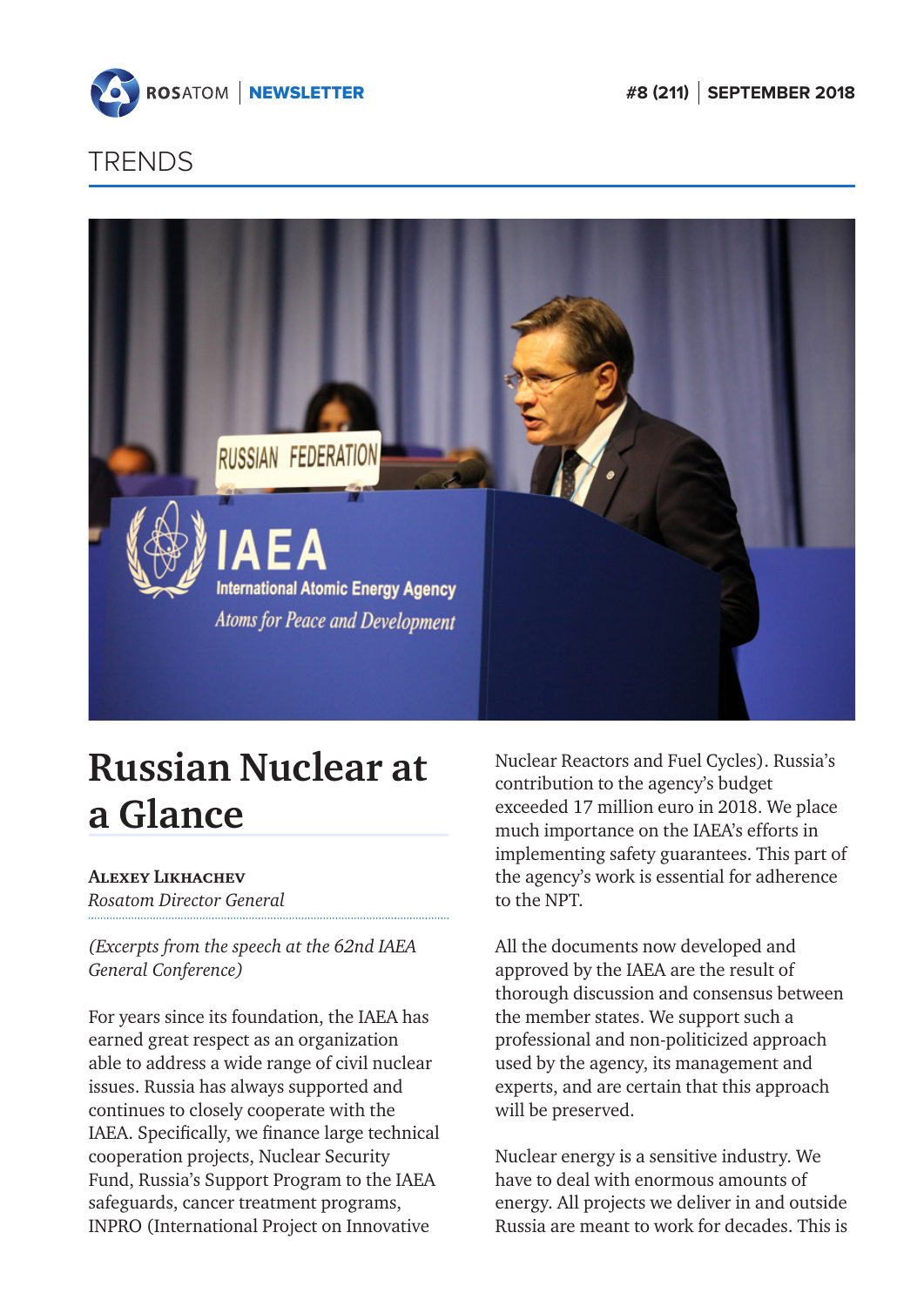

## TRENDS

why it is critical for rapid global development of nuclear that the industry is safe from political impacts.

#### RUSSIA'S ACHIEVEMENTS IN NUCLEAR

Russia supports the statements made in the final document of the IAEA Ministerial Conference in Abu Dhabi. We are pleased that it has been confirmed that many countries regard nuclear power as a proven, clean, safe and cost-effective technology which will be of great importance to energy security and sustainable development in the 21st century.

Many goals have been achieved in the year since the previous General Conference. In the first quarter of this year, Russia has brought online and started the pilot operation of Unit 4 at Rostov NPP and Unit 1 at Leningrad II. This is the second Generation 3+ nuclear power unit we have started up.

In July, a landmark event took place in Murmansk as nuclear fuel loading began at Akademik Lomonosov, the world's first floating nuclear power station which will soon be transported along the Northern Sea Route to the city of Pevek. Small-size nuclear reactors are of great use to energy deficient regions where there is no necessary infrastructure and construction of large power generation facilities is unfeasible.

The new product we are offering is a floating nuclear power station based on RITM-200 reactors. Its capacity has been increased to 100 MW. In order to comply with the requests of our partners, we have also started developing a stationary reactor with the same specifications. As the world's first facility of its kind, our floating power station is creating a global trend for use of small-size reactors.

In the years to come, this may usher in a whole new era of small-size and low-capacity reactors.

Russia continues to support nuclear power industry development in other countries. "First concrete" was poured at Turkey's Akkuyu, Roopur in Bangladesh, and one more power unit of India's Kudankulam. The active construction phase has started at Units 2 and 3 of Bushehr NPP. Construction operations are underway at Hanhikivi-1 in Finland, Paks II in Hungary, and the Belarus NPP. A set of documents has been signed with China. An agreement on construction of Uzbekistan's first nuclear power plant was signed very recently.

#### USEFUL RADIATION

Russia provides support to countries interested in non-energy use of nuclear technologies. We offer such countries our projects for construction of nuclear science and technology centers. The centers are meant for developing science, medicine and irradiation technologies for industry and agriculture. Rosatom has concluded contracts for construction of such centers with Bolivia and Zambia, maintains relevant cooperation with Vietnam, and is starting to work in this field with Nigeria and Mongolia (several agreements and memoranda have already been signed – Rosatom Newsletter).

#### SOLVING THE WASTE DISPOSAL PROBLEM

We regard efficient disposal of spent nuclear fuel as the main challenge of the near future. We are convinced that this can be achieved through a gradual transition to dual-component nuclear power systems with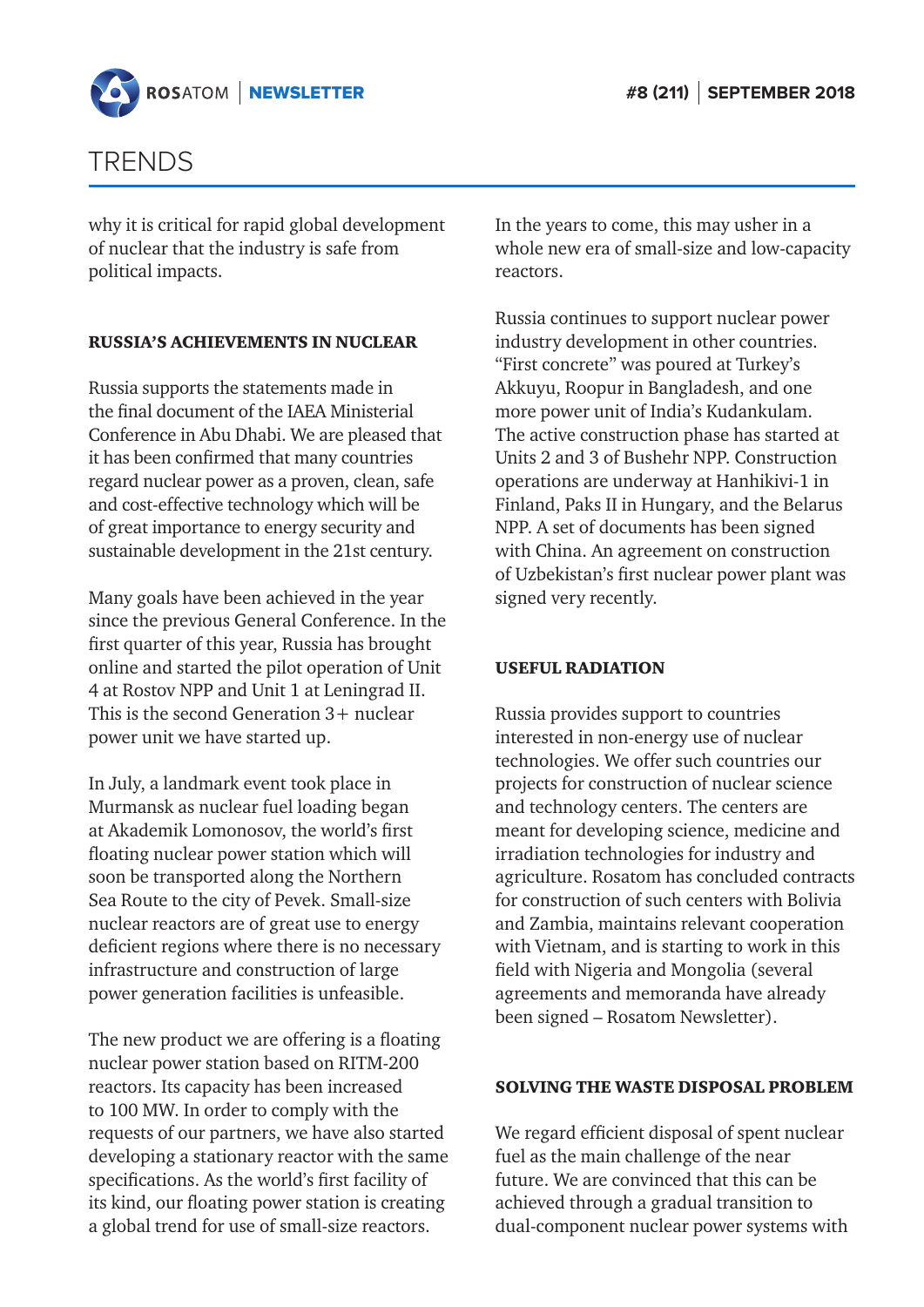

## TRENDS

closed nuclear fuel cycles. Russia already operates BN-600 and BN-800 sodium-cooled fast-breeders. In Seversk, we are running the Proryv Project, an ambitious pilot center comprising fast neutron reactors and facilities for MOX fuel fabrication and spent fuel reprocessing. Rosatom has developed the technology for production of mixed uranium plutonium nitride fuel, which is the best option for fast-breeders.

We also offer our partners SNF reprocessing services with introduction of uranium and plutonium in the fuel cycle and radioactive waste conditioning. All that activities ensure that, nuclear energy remain competitive for decades ahead.

#### GOALS FOR THE FUTURE

This spring, Rosatom held a large scientific conference in cooperation with Kurchatov Institute and Russia's Ministry of Education.

[To the beginning of the section.](#page-9-0)

Two main conclusions were made during the conference. The first one was that the key areas of development were hydrogen-based nuclear energy, plasma technologies, and controlled thermonuclear fusion. The second conclusion was that a major breakthrough in nuclear technologies could be ensured by bringing together pilot technologies and research infrastructure both in and outside of Russia. For this purpose, it is also necessary to consolidate professional competencies.

With this in mind, we welcome the 1st IAEA Ministerial Conference on Nuclear Science and Technology to be held in November, and intend to take part in the event. One of Russia's priority nuclear research projects is the international research center based on MBIR, a multipurpose fast-neutron research reactor which is now under construction in Dimitrovgrad. The reactor has been included in the list of facilities to be available for international use under the IAEA international research center program.